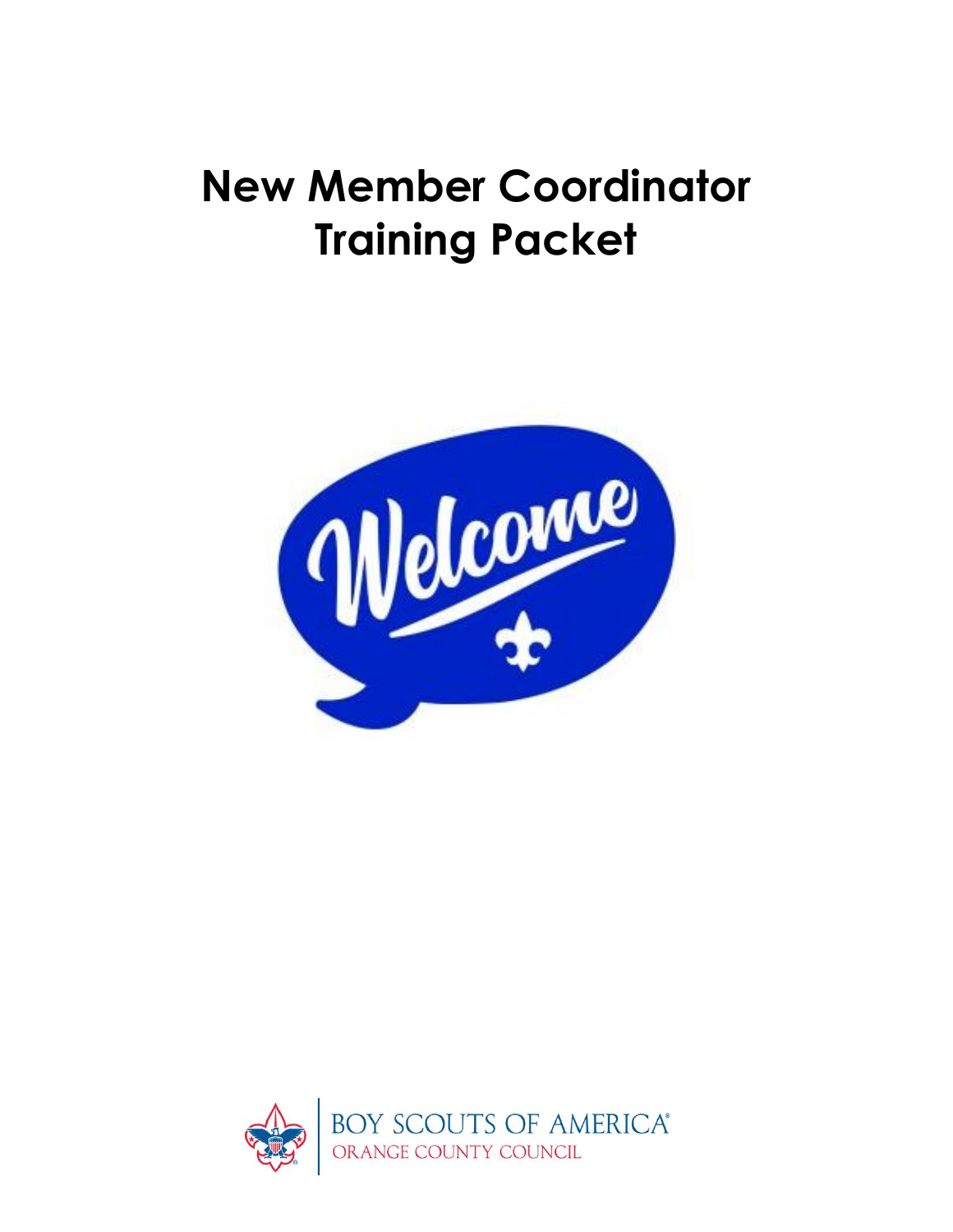## **Table of Contents**

| What is a New Member Coordinator           | 3              |
|--------------------------------------------|----------------|
| <b>Measures of Success</b>                 | 4              |
| Journey to Excellence                      | 4              |
| Creating a Year-Round Unit Membership Plan | 5              |
| <b>Basic Membership Plan Components</b>    | 5              |
| <b>Identify Goals</b>                      | 5              |
| <b>School and Community Programs</b>       | 6              |
| Social Media Engagement                    | 6              |
| <b>Kid Talks</b>                           | $\overline{7}$ |
| <b>OCBSA Recruitment Form</b>              | 8              |
| Sign Up Night Overview (Pack)              | 10             |
| <b>Onboarding New Families</b>             | 11             |
| Creating a New Family Welcome Folder       | 11             |
| Pack New Family Folder                     | 11             |
| <b>Troop New Family Folder</b>             | 12             |
| Digital Onboarding                         | 12             |
| <b>New Family Start and Follow-Up</b>      | 12             |
| Getting started in your unit               | 12             |
| <b>Follow Up</b>                           | 13             |
| <b>New Youth Data Management</b>           | 14             |
| Spreadsheet                                | 14             |
| <b>New Member Assessment</b>               | 14             |
| <b>Post Recruitment Notes and Wrap Up</b>  | 16             |
| <b>Start, Stop and Continue</b>            | 16             |
| Wrap Up                                    | 16             |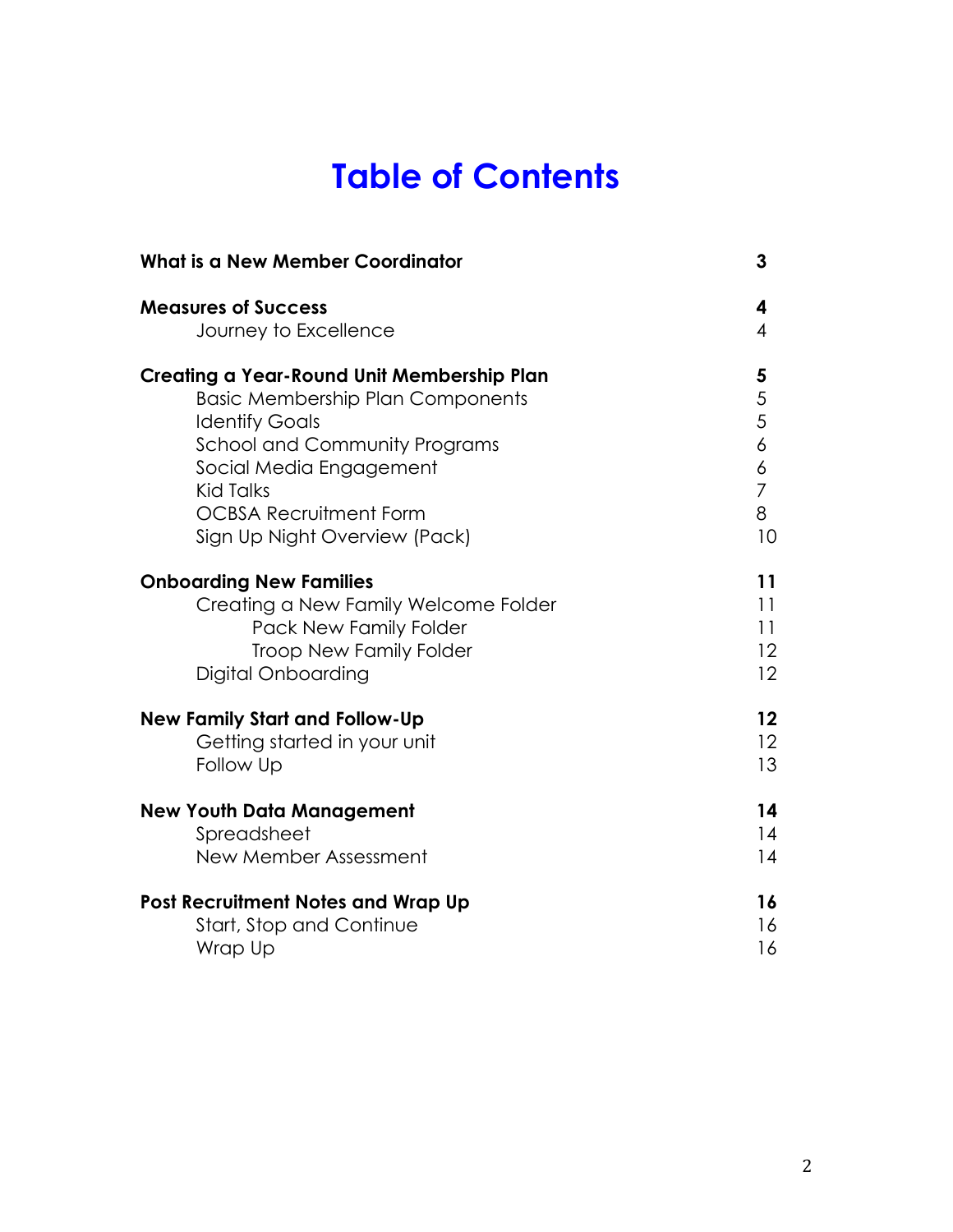## **Purpose**

Completion of this course will offer an understanding of the role of the New Member Coordinator for all units and how to perform the role successfully in order to sustain and grow your unit.

## **What is a New Member Coordinator?**

Formerly called the Membership Chair, the New Member Coordinator (NMC) is the ambassador of a unit. This person will act as a first point of contact between new families and the unit and also further engages current families in the unit experience. A unit can have several NMCs.

The NMC works with the Unit Committee to develop and implement an annual membership plan and is supported by the District Membership Team.

## **The Three Action Elements:**

#### **Share the benefits of Scouting**

- Develop and share your own Scouting story, showing the impact of Scouting on your family.
- Identify and access research data and local examples confirming the fun and value of Scouting to youth, families, and the community.
- Promote Scouting benefits through social media and other avenues of communication.
- Showcase Scouting through engagement in local community events and service.

#### **Coordinate unit recruitment**

- Oversee unit recruitment efforts such as joining events, informational presentations, and peer-to-peer initiatives.
- Appeal to potential youth members and their families through well designed and widely distributed invitations shared through electronic media, handouts, and personal contacts.
- Ensure that the unit's BeAScout pin is up-to-date and that prompt follow-through takes place.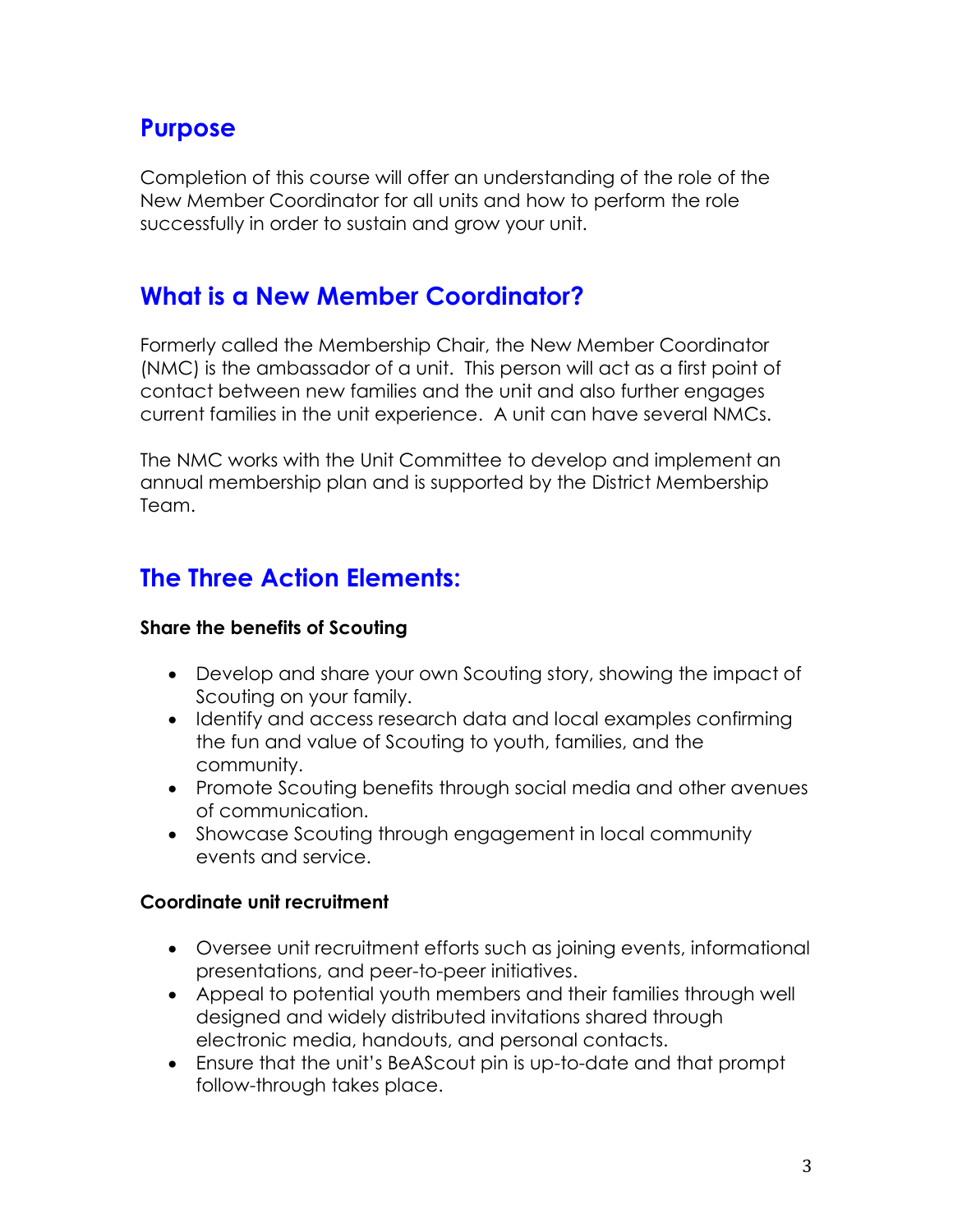• Collaborate with local school representatives and community leaders, particularly in the chartered organization, to foster promotion of Scouting opportunities.

#### **Guide the joining and welcoming process for youth and their families**

- Help youth and adults to greet newcomers warmly and to establish friendly, enjoyable relationships so that new members form a strong sense of belonging.
- Develop a unit welcome packet, electronically and/or in print, to answer frequently asked questions and to provide resource and contact information.
- Ensure that youth and adult applications, transfers, and payments are promptly submitted to the council service center.
- Build fun and excitement about the unit program and encourage youth and their families to take pride in Scouting accomplishments.
- Promote feedback and sharing of ideas through customer satisfaction surveys and other means.

### **Measures of Success**

#### **Journey to Excellence (JTE)**

Journey to Excellence or JTE is a scoring rubric for best practices for a successful, quality unit. It's how each unit can ensure that they are running a quality program to their families. There are three levels of award each unit can qualify for (Bronze, Silver, Gold), broken out into several program categories.

The 'Gold star' in Membership lies in your unit's JTE score. The following criteria is assessed:

- Increasing the number of Scouts
- Retaining current Scouts
- Webelos-Scout Transition
- Leadership Identification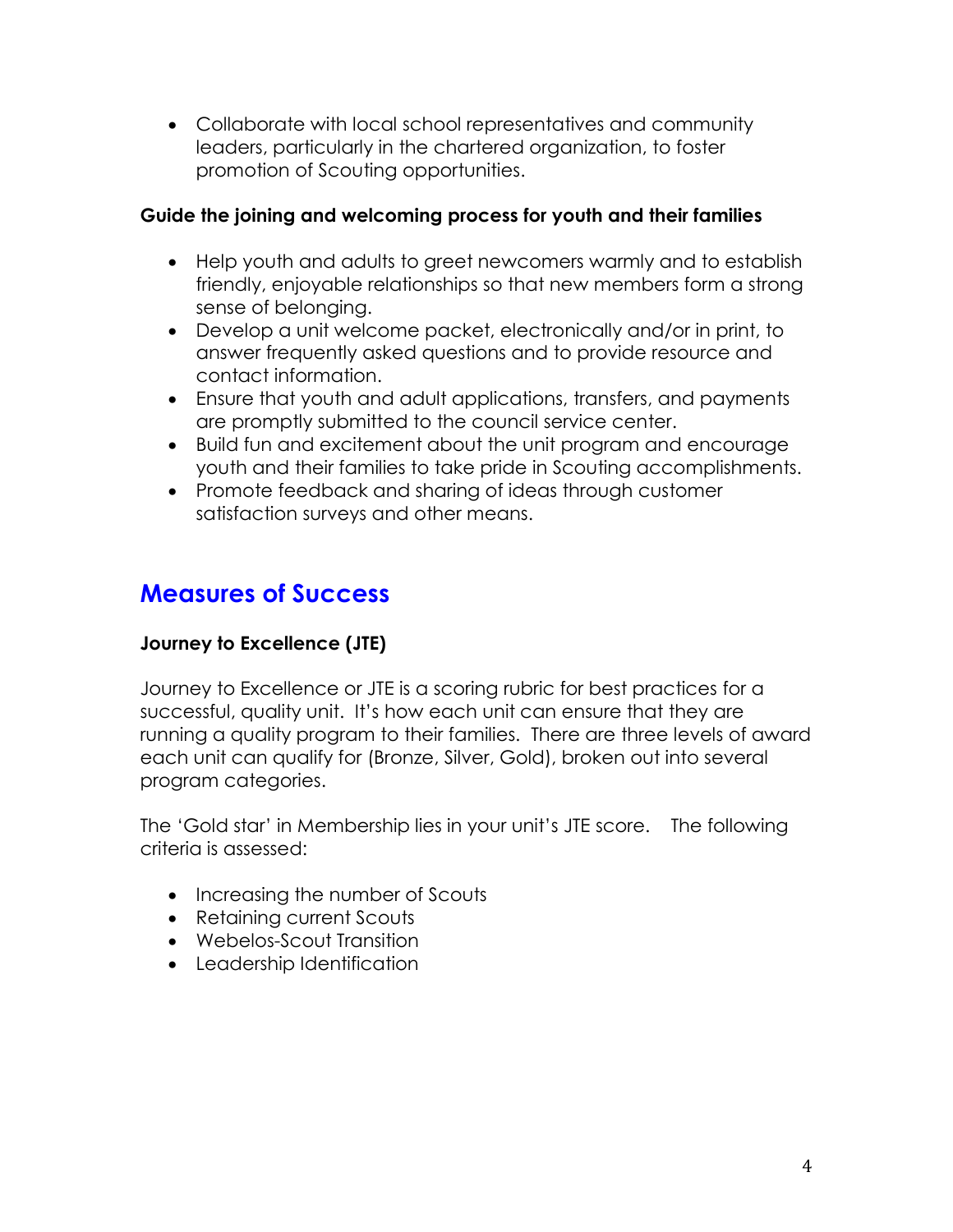## **Creating a Year-Round Unit Membership Plan**

Every unit needs to develop and implement a solid annual membership plan. By working with your committee members and unit leadership, you can identify the challenges your unit needs to overcome. The plan does NOT need to be overly complicated. It should be seen as a way to communicate the unit's membership strategy and establish what the expectations are for the unit leadership/volunteers to help in the delivery and implementation.

#### **Basic Membership Plan Components**

Address the following elements in your written plan. Each year, the plan can change, as needs change. Keep the original plan and goals as a benchmark for future success. This will help shape the plan in each subsequent year.

- Identify goals Youth and Leader
- School/community Meetings
- Social Media Engagement
- Kid Talks or Peer-to-Peer Chats
- Recruitment Events
- Onboarding Process
- New and Returning Family Follow Up

#### **Identify Goals**

The NMC will work with the Committee Chair and Cubmaster to complete an inventory of current unit members – both youth and adult. The Unit Committee Chair or District Executive can pull the current roster of registered unit members. Identify the numbers needed for growth and any specific areas that need to be addressed.

#### **Inventory Analysis**

- Replace the Outgoing AOLS/Aged-out Youth
- Gaps in specific ranks or age groups
- Shortage of Committee Members
- Dens needing more leadership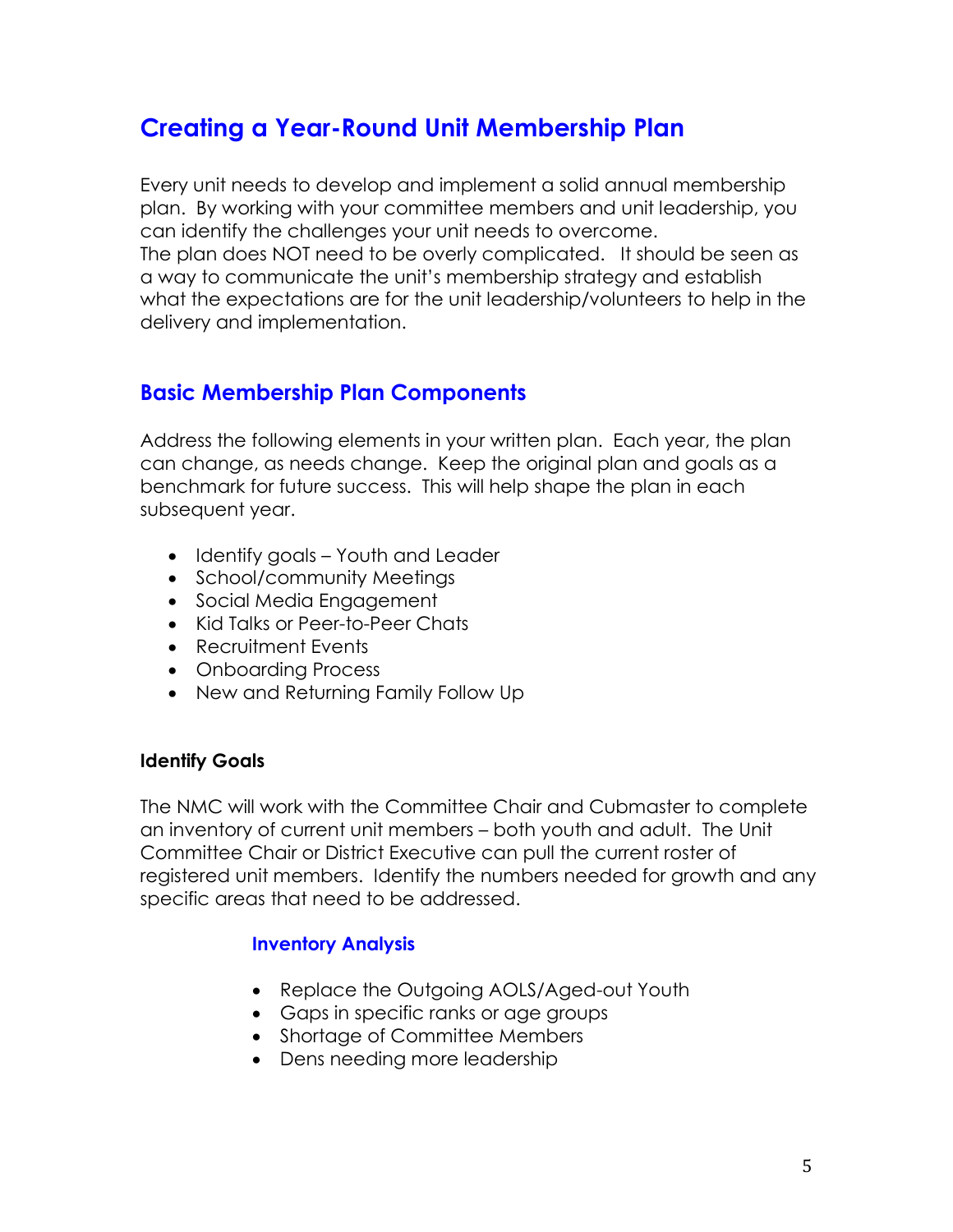#### **Meet with Schools and Community Programs**

Meet the Principals, PTA Leadership, church youth ministries, or other community program coordinators in your area. Bring your Cubmaster, Committee Chair, District Volunteer, Professional or whomever you think will add value. Paint the picture of what your unit is doing for the school and the community. Showing the positive value will start to open doors.

• Adopt a School Program

#### **Social Media Engagement**

Social Media is one of the most valuable tools in your "tool chest". It's more than just posting a digital flyer – it's the entirety of how the pack is being represented by all of your members, their friends, and other social media contacts.

#### **Ways to make your unit Social Media Savvy:**

- 1. Add a Public Relations Chair to your Unit Membership Team
- 2. Be careful about posting pictures and names of youth. Never post last names and be sure to obtain permission. Visit the BSA Social Media Guidelines.

https://scoutingwire.org/marketing-and-membership-hub/socialmedia/social-media-guidelines/

- 3. Post digital flyers and opportunities to join in the fun regularly ask parents to share on Facebook/Instagram
- 4. Post info nights and events in community forums on Facebook
- 5. Local Homeowners Associations
	- Digital newsletters and Facebook
- 6. Share on Middle School/High School Parent Facebook Pages
- 7. Partner with your committee to actively post pictures from outings and events and invite families to post and share.
	- That excursion to the Lava Tubes was awesome and gets people talking. This is an opportunity for recruitment and sharing the adventure.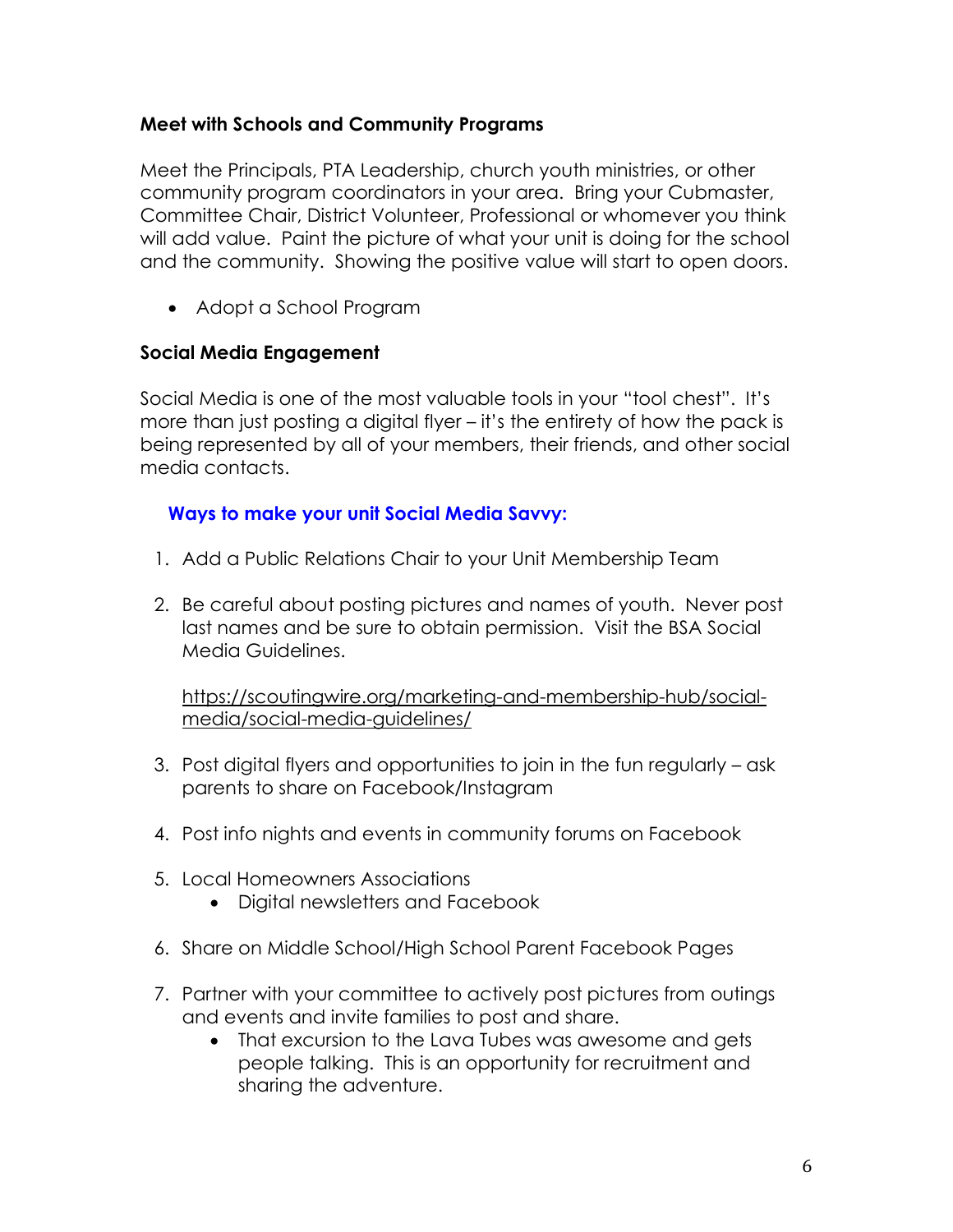- 8. Encourage parents to post photos at Scout Events.
- 9. Update your Google Pin by including images of your meeting place or pack in action.

#### **Kid Talks**

The best way to share to the Scouting adventure and bring families to your unit is to have a kid talk or organize peer-to-peer talks. **YOU DO NOT HAVE TO DO THE KID TALK.** As NMC – you can be the presenter or engage other volunteers from your unit or district.

Find your most enthusiastic and likable parents or leaders. If meeting in the daytime is a challenge – ask your District Volunteers or District Professionals. They are here to provide support.

- Keep it short no longer than 3 minutes.
- You do not need props or gimmicks Just the fun and adventure.
- Talk about 5 fun general activities that your unit does.

#### **Pack sample script (Adult to Youth)**

#### **Introduction** (30 seconds)

"Hello boys and girls, my name is (Name) and I'm with the Cub Scouts. Who here has heard of the Cub Scouts before? (Some kids will raise hands others will look questioningly) That's okay if you don't know what the Cub Scouts are! Cub Scouts is an organization for Boys and Girls were you get to do a lot of fun and exciting activities! Activities like Hiking, Camping, Fishing, Science Experiments, and this awesome thing called Day Camp where among a lot of other activities, you can learn to shoot a BB Gun (gun action) and Bows and Arrows (bow action)."

#### **Call to action** (20 seconds)

"Does that sound really cool? (There should be excitement from the youth) If you want to take part in this awesome program, drag your parents to a meeting happening tomorrow night, right here at 5:30! Here's a flyer – fold it up and put this in your sock – and when you get home tell your mom or tell your dad that you want to go. See you tomorrow!"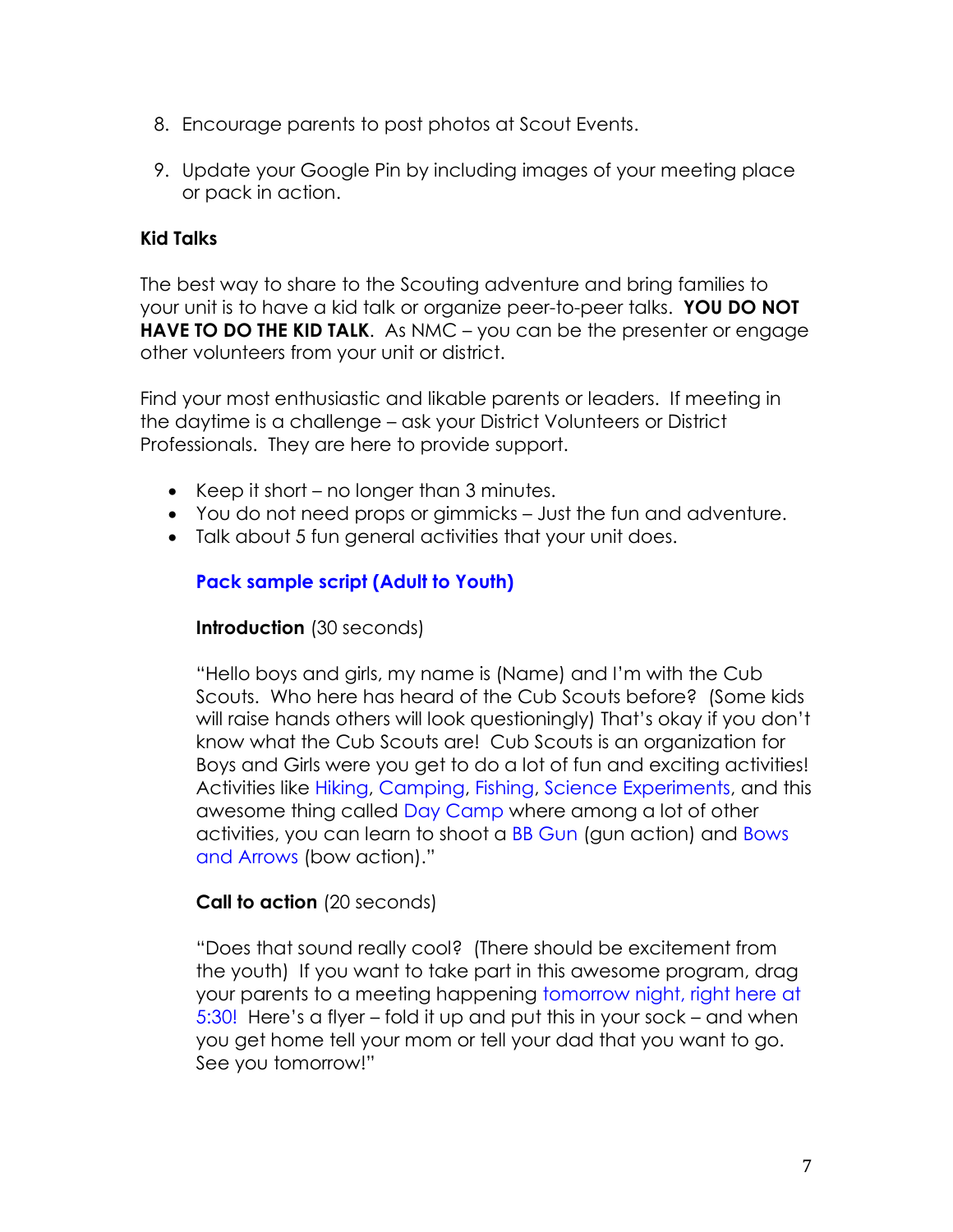#### **Troop Sample Script (Peer to Peer)**

5<sup>th</sup> Grade – 8<sup>th</sup> Grade

#### **Introduction** (35 seconds)

"Hey guys and girls, my name is (Name) and I'm with Troop X. Who here has heard of Scouting? (Some kids will raise hands others will stare blankly, and some will be negative) It sounds like a lot of you know something, but let me tell you a little more about who we are and what we do. We are a Troop for everyone – boys and girls from ages 11-18. We go Camping, on Backpacking trips, Rock Climbing, Mountain Biking, and every year a different Summer Camp where we spend a week away from our parents and do activities like ATVs, war canoe, snorkeling as well as learn to shoot .22 rifles and shotguns and archery."

#### **Call to action** (25 seconds)

"Intrigued? (reactions will be mixed) If you want to take part in the fun, come to along on our next outing. We will be rock climbing in Joshua Tree this weekend. (Pass out invitation) Drag your parents to a meeting happening tomorrow night, 7pm, at (meeting location)! If you can't make this trip - Check out our Instagram to see what we get up to. See you there!

#### **OCBSA Recruitment Form**

The next part of the marketing strategy will be to complete a recruitment plan to forecast cub growth with the support of the unit. Your District Membership Team can assist you with everything necessary to begin completion. This form will be sent to you from your District Executive.

- Choose dates for both Spring and Fall sign up days based on your Unit's Calendar. You want as much support on the day as possible. **This should be a separate date from a Pack Meeting.**
- If you have two schools, you should have two dates. It's hard to be in two places at once.
- Do your best to make the sign up night at the school if possible. Parents will want to go to the pack that they feel is part their school community. Kids will remember the where because it is familiar.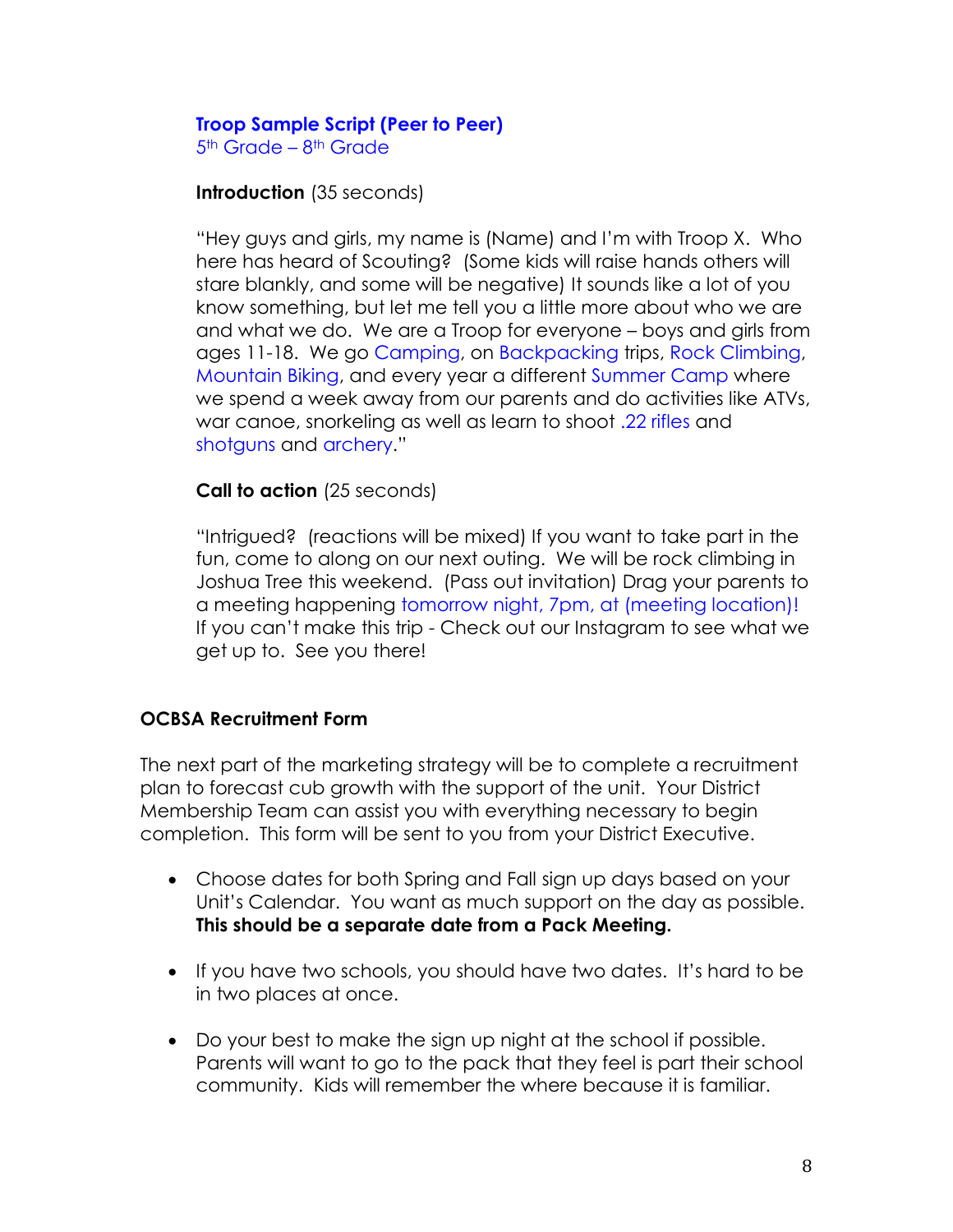• Meet with each principal and arrange kid talks and flyer distribution. Discuss the potential date for the sign up night. If the sign up is at the school, you need to know what date works best for the school calendar.

#### **Meeting Agenda Points**

- o Tuesday, Wednesday, Thursday are ideal for Sign Up Nights
- o Flyers should be delivered to the school two weeks before the event to ensure that they are in backpacks about a week before.
- o Kid talks are most effective one-two days before the sign up event, specifically on a Monday or Tuesday. Pass out sign up stickers or mini flyer (free from council) on the day. Bring these for approval as well.
- o Bring a sample flyer and something that reminds the Principal of the service the Scouts bring to the school. A framed picture of the principal and Scouts during the Veteran's Day Service or service project? These items act as a reminder that you are enriching the lives of the school's community.
- Order flyer and supplies only after you have school and school district approval.
- If your school district only uses electronic flyers, post the flyer at least three weeks before your recruitment event. Contact your District Executive.
- Run the Sign up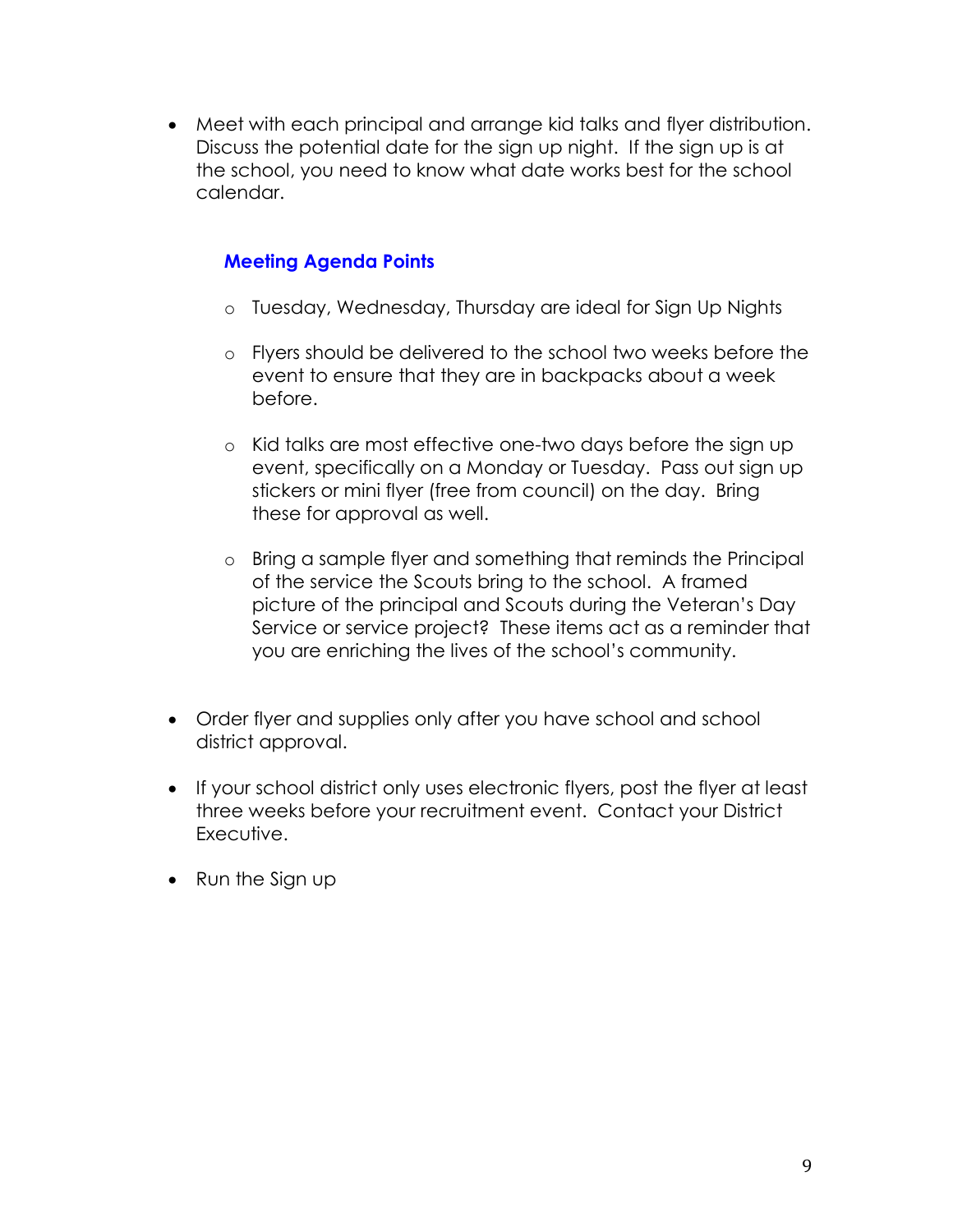#### **Sign up Night Overview (Pack)**

Come to the **2019 Kick off in January** to see a sample sign up night in action. Bring your Committee Chair, Den Leaders, or anyone who you feel would help contribute to the event.

- 1. Review the four-table method in your Recruitment Binder
- 2. Agree on pack dues beforehand
	- It's encouraged to only take the fees for national dues at the time of the sign up and collect pack fees at the first meeting the family attends. At the very least, give them the option.
	- Hand out a sheet with fee breakdowns of where their dues are going.
	- Speak to your committee about online payments and credit card readers. There is huge demand for this feature. See appendix for a tutorial.
- 3. Coordinate logistics with Pack Committee and Den Leaders to run event at least a month before the event.
- 4. Invite local Scout troops to help answer questions and run event stations. Scouts are the proof in the pudding – they embody the return on a Cub Scout family's investment. Please be mindful and reach out to troops with plenty of notice (1 month). It may take several troop meetings for the announcements to reach all of the youth.
- 5. Identify and run a recruitment activity that separates the kids from the adults. Make sure the activity is fun, engaging, and easy. AOLs and Den Chiefs should be able to run this event with little guidance. i.e.: Exploding star popsicle sticks, kickball, Pack Sport's Day rotations, stomp rockets etc.
- 6. Display Pack t-shirts and neckerchiefs for sale as well as offer gently used uniform for families that have signed up. Explain to parents that the Pack wants to help off set the cost.
- 7. **RECAST THE NET!** If you did not receive as many families as expected, try again!! Invite youth to a fun unit event like canoeing, a campout, or a day at a local council camp to do archery and bb gun shooting.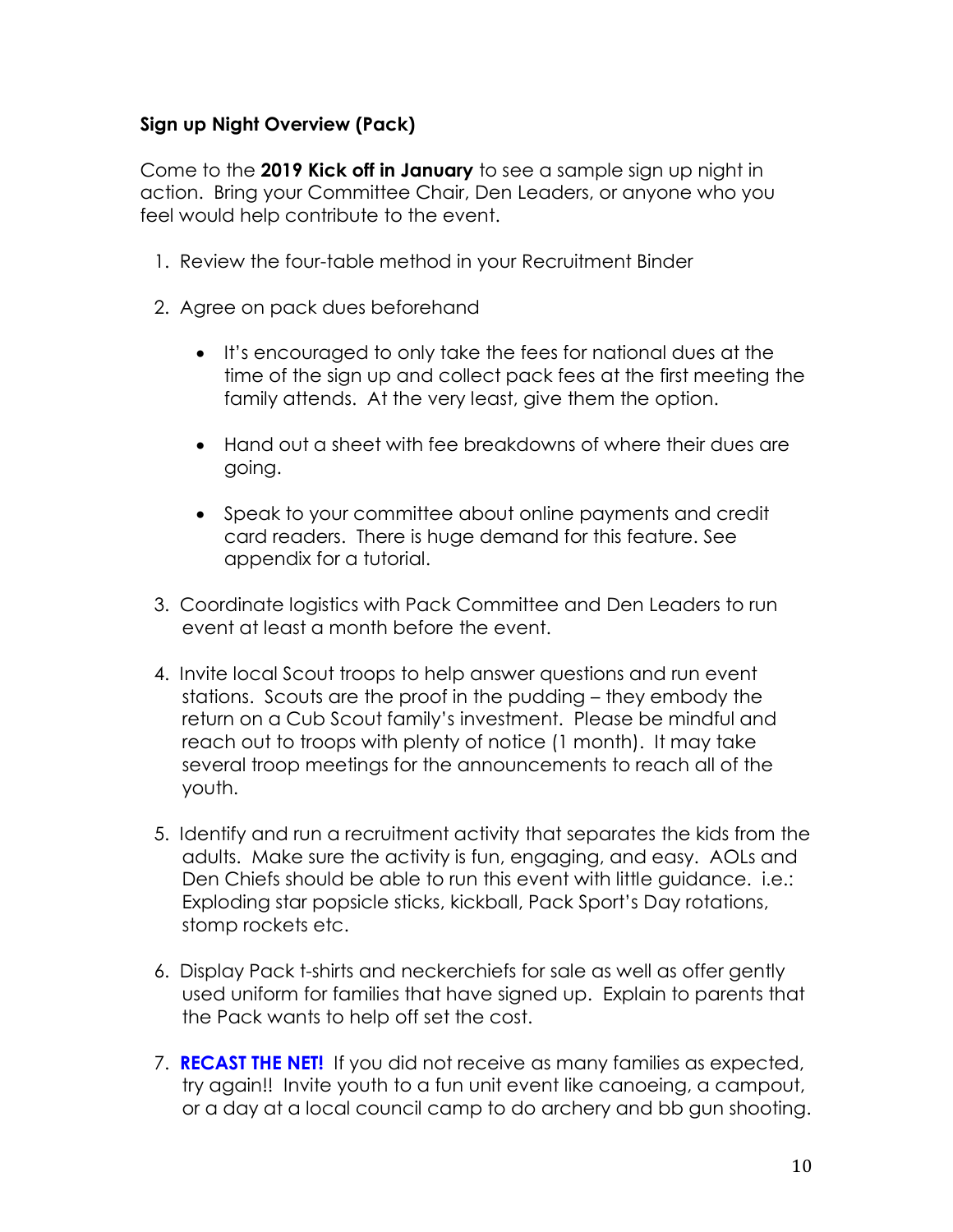## **Onboarding New Families**

The NMC is responsible for one of the most important aspects of unit building – onboarding new families into Scouting. This simple 'Welcome' will set first impressions of the unit, parent involvement expectations, what the program will do for their youth over time, and forge the enthusiasm that will carry through their Scouting lifetime. Share your story – Why is your family in scouting?

Highlight the brand and flavor of your unit. Think about what sets it apart from others. This is most important for Troops as families may be visiting multiple units. Types of outings, meeting days, program structure, how often and when they meet are all factors that shape how a new family determines whether to join or not.

Ensure that New Family Folders can communicate with the make up of the pack. If many parents are Spanish or Vietnamese speaking, consider having bi-lingual materials.

#### **Creating a Paper and Digital Welcome Folder**

#### **Pack New Family Folder**

Given out to new families **after** submitting an application. This can be a useful way to determine which families have registered and which still may need more information.

#### **Folder Contents**

- Youth Application for a friend
- Adult Applications
- Health forms A and B
- Family Talent Survey
- Pack Welcome Letter

#### *Optional Contents*

- Upcoming Pack event flyers
- BSA Properties Catalogue Sea Base, OEC, Oso Lake
- Pack and Den Meeting times and days
- OCBSA New parent guide
- Pack Annual Calendar
- Social Media Info
- Bobcat Workbook
- Pack contact list
- Training Flyer
- YPT Instructions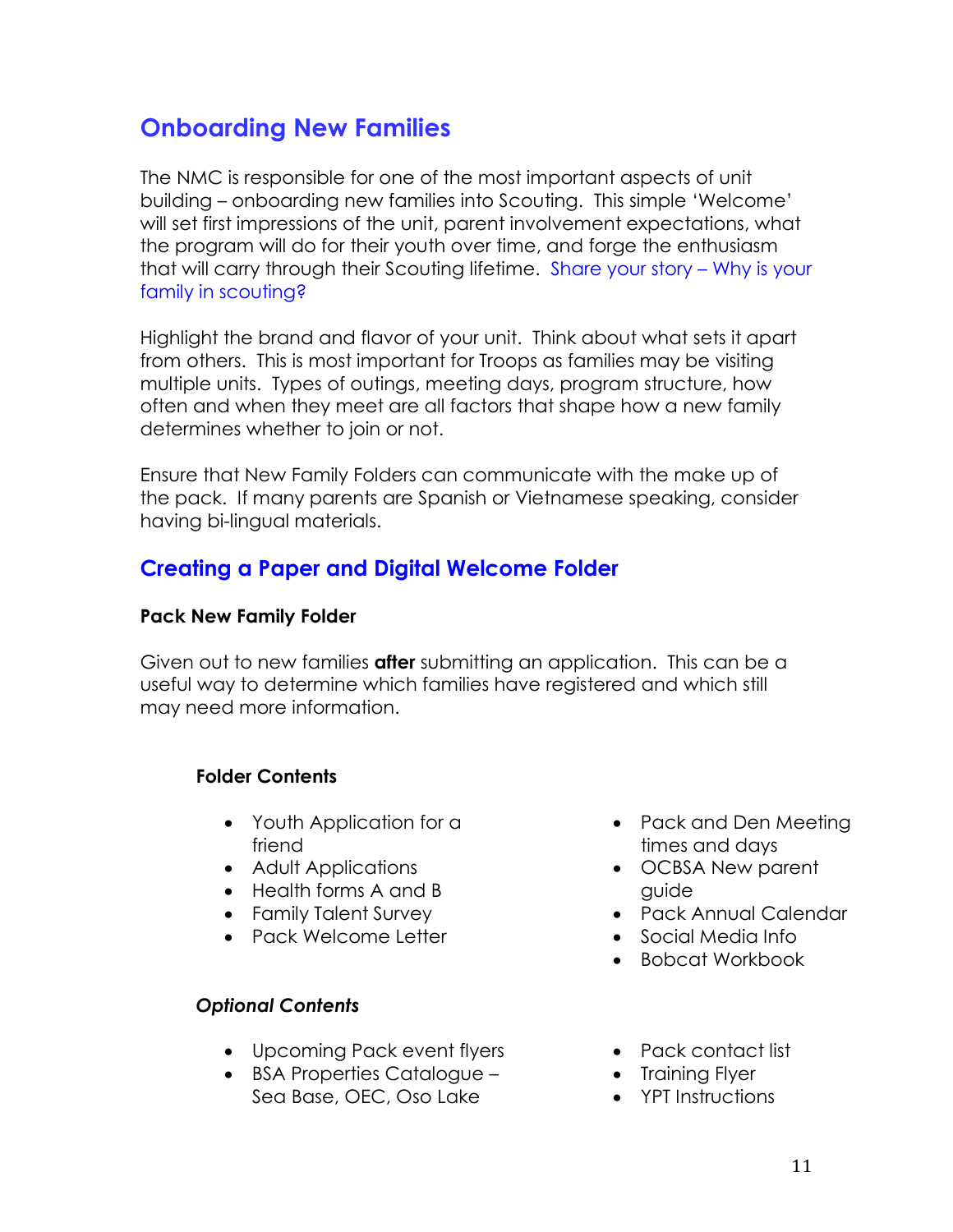#### **Troop New Family Folder**

Given out to new families at parent orientation or signing up at their first meeting.

#### **Folder Contents**

- Youth Application for a friend
- Adult Applications
- Troop Dues Breakout
- Health forms A, B, and C
- Family Talent Survey
- Troop New Parent Guidebook
- Troop Meeting Day and Times
- Troop Annual Calendar
- Social Media Info

#### **Digital on-boarding**

Although not as tangible as receiving a folder, many families prefer to have access to important files without the clutter. Include as many items from above as you feel necessary, however try not to include too many large pdf files. Applications, health forms, family talent survey, welcome letter, dues, and calendar are the key items.

A unit can choose to email contents directly to new families or create a place on a share site like Google Drive or Drop Box.

#### **New Family Start and Follow-up**

#### **Getting started in your unit**

#### **Packs**

- Coordinate with the Den Leaders and Cubmasters to find out when their meetings will be taking place.
- Email an introduction to the Den Leader
- If you are creating a new den, work with your Cubmaster and Den Leaders to formulate a few meetings to get the ball rolling so newly joined cubs can start participating right away.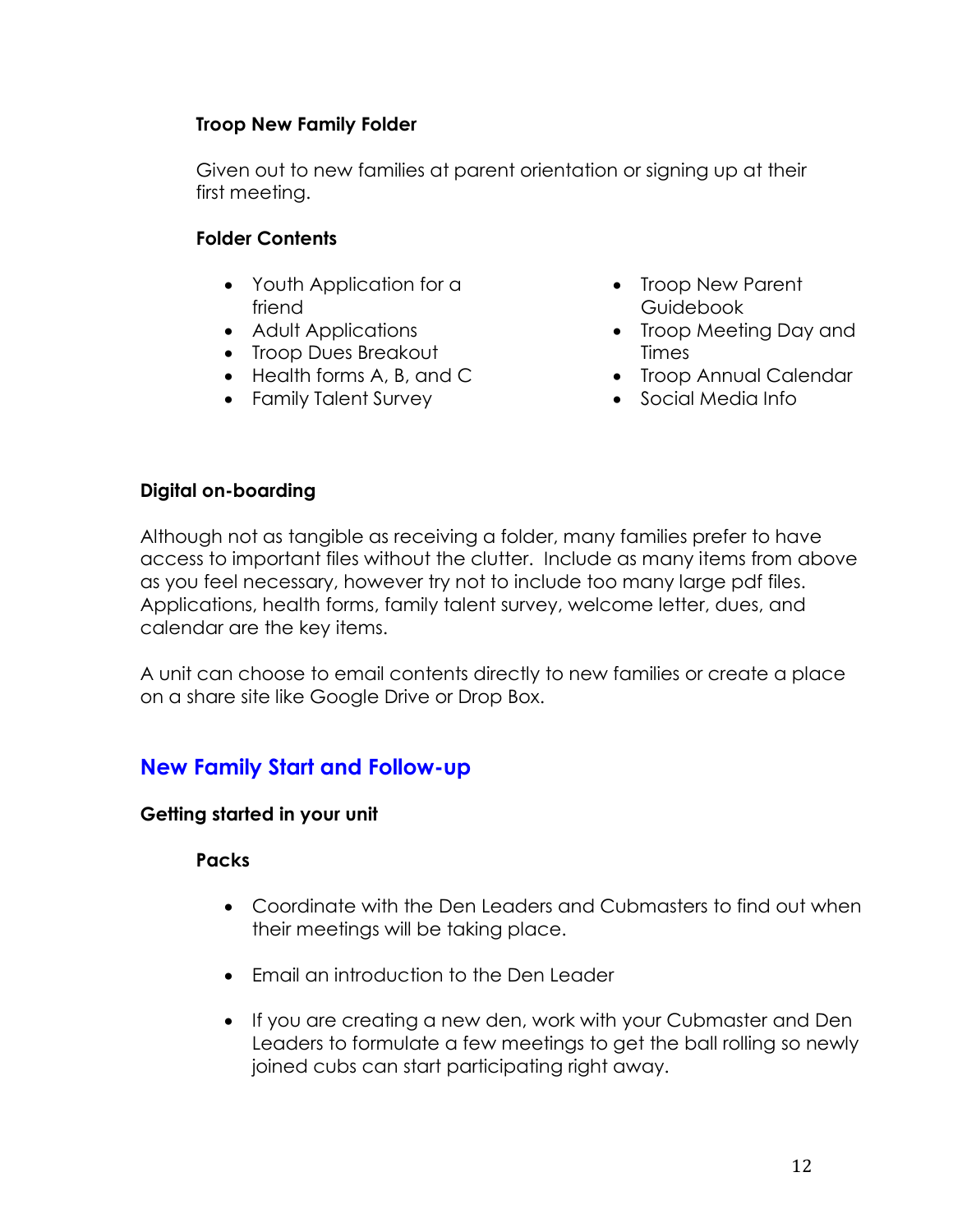- **Don't let families wait to start the fun! Cubs need to start within a week of joining. Pack meetings are okay, a pack event/outing is better, but a den meeting is the best.**
- Follow up with the Den Leader or Cubmaster to make sure the families have received the information and if they were able to participate.

#### **Troop**

- Have a sign in sheet for new families
- Separate the youth from the parents and introduce them to the SPL
- Explain the joining process to parents
- Make introductions to the Scoutmaster and Committee Chair of the unit
- If the parents want to join, give them their welcome folder
- Invite them to come back to the next event
- Follow up at the next meeting or by phone.

#### **Follow Up**

A week after the Recruitment event or two weeks after a new family joins; the NMC needs to check in. Many families drop off at this point because of unanswered questions, program kinks, or general concerns that could have been alleviated had the unit been made aware.

A simple phone call or a quick chat at the next meeting works well. Be mindful of surrounding people. There may be some discretion needed if there is a concern or question.

For families that have not signed up yet:

- Personally reach out and invite them to the next event, ask them openended questions about their experience with the unit.
- Continue emailing them unit events for the next few months.
- If they are not interested find out why. Feedback is important to make recruiting more successful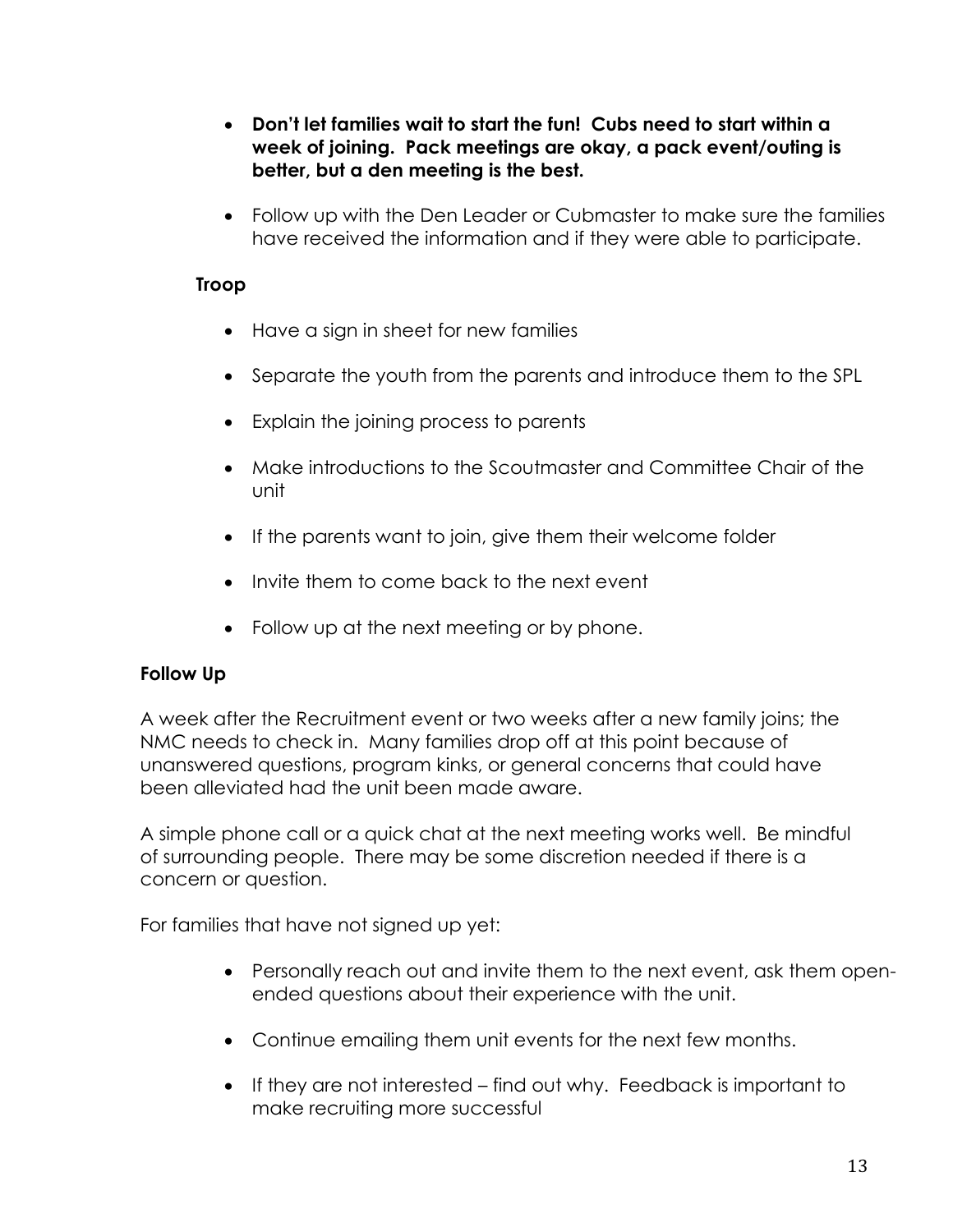#### **New Youth Data Management**

During the recruitment season, each unit will be managing lists of potential new Scouts. This data is collected from sign ups, RSVPs, meeting visits, unit events, Webelos to Scout transition fairs, back to school nights, Camperall, community events etc.

Keep your records organized and create a spreadsheet for each recruitment season. Youth are accidently missed every year because their information falls through the cracks and parents forget to follow up.

#### **Spreadsheet**

Organize youth and parent information into a spreadsheet. The following categories are useful to keep track of your rank and school goals. Update your inventory spreadsheet as families join and indicate the status.

- Youth name
- Contact details
- Parent
- School/grade
- Application Received
- Dues Paid
- Rank/Den Assignment\*
- Status

Share the spreadsheet with your Committee Chair weekly and entire Committee at monthly meetings. Highlight the success you are having because of the help you received. **Thank you' s and recognition go a long way.**

#### **New Member Assessment**

#### **Packs**

Assess the new family inventory spreadsheet and fill in the gaps.

Example: If you have 15 Tigers – you may need to make two dens or recruit more leaders. If you have 2-3 new tigers, you need to recast the net.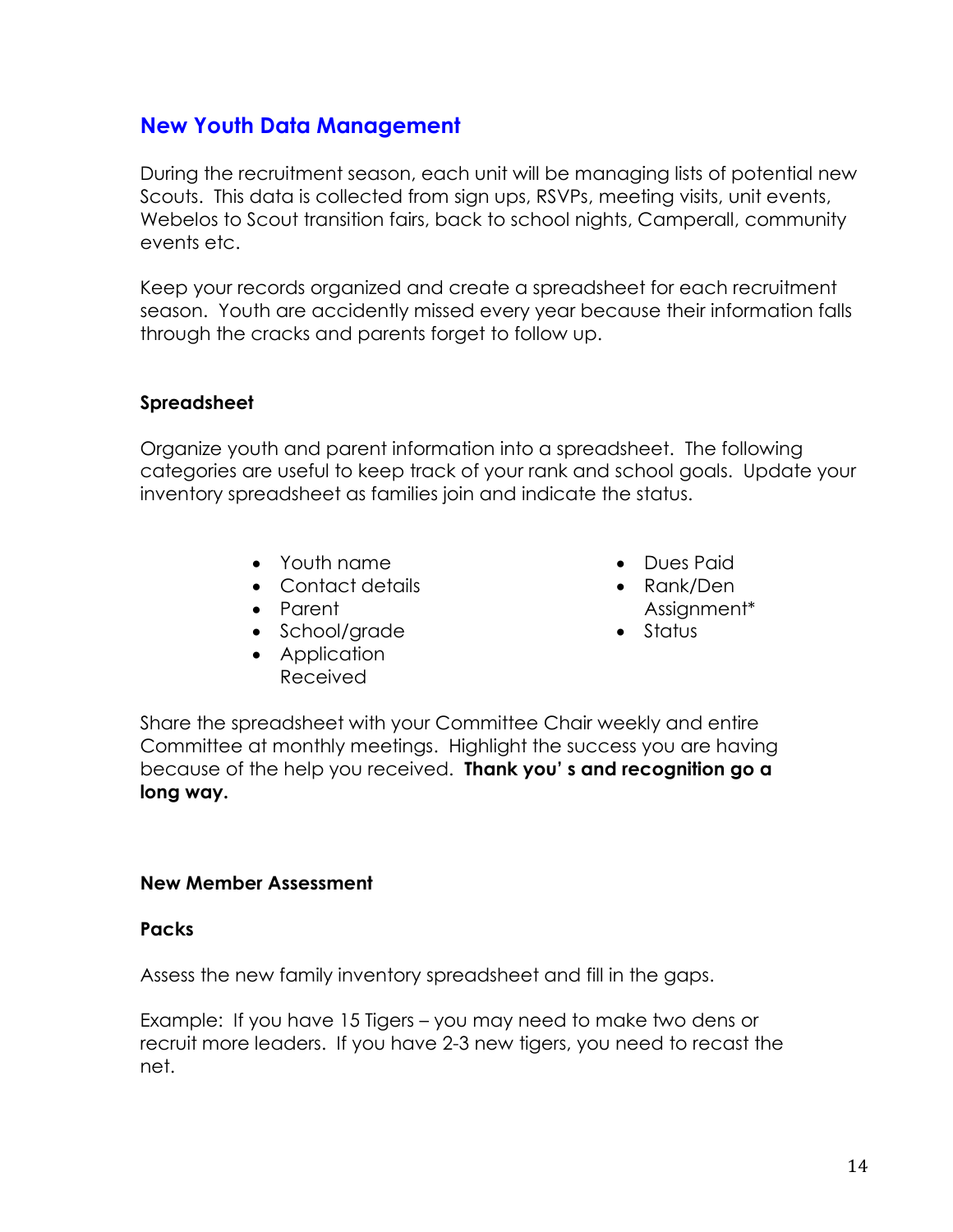#### **Targeted Recruitment Event Tips**

- Set up a fun rank specific, age appropriate recruitment event
- Flyer the classroom
- Make an event invitation and have the new tigers personally invite their friends.
- Coordinate with the current tigers to host the event
- Invite a Den Leader or Cubmaster to run the activity
- Be there to onboard the new parents

#### **Troops**

Assess the Webelos/AOLs who intend to visit your Troop.

- Look to see if there are missing packs from the area, reach out to their Committee Chair and Cubmaster and personally invite their Pack to a meeting
- Work with unit leadership to ensure that these meetings are an engaging experience with hands-on fun so potential Scouts gets the full picture of the troop.
- Avoid the school lecture-type meetings
- Coordinate with Troop leadership and invite AOLs and non-Scouting youth on a Troop outing to experience the troop first hand.
- **Look for FUN and unique opportunities to promote Scouting**